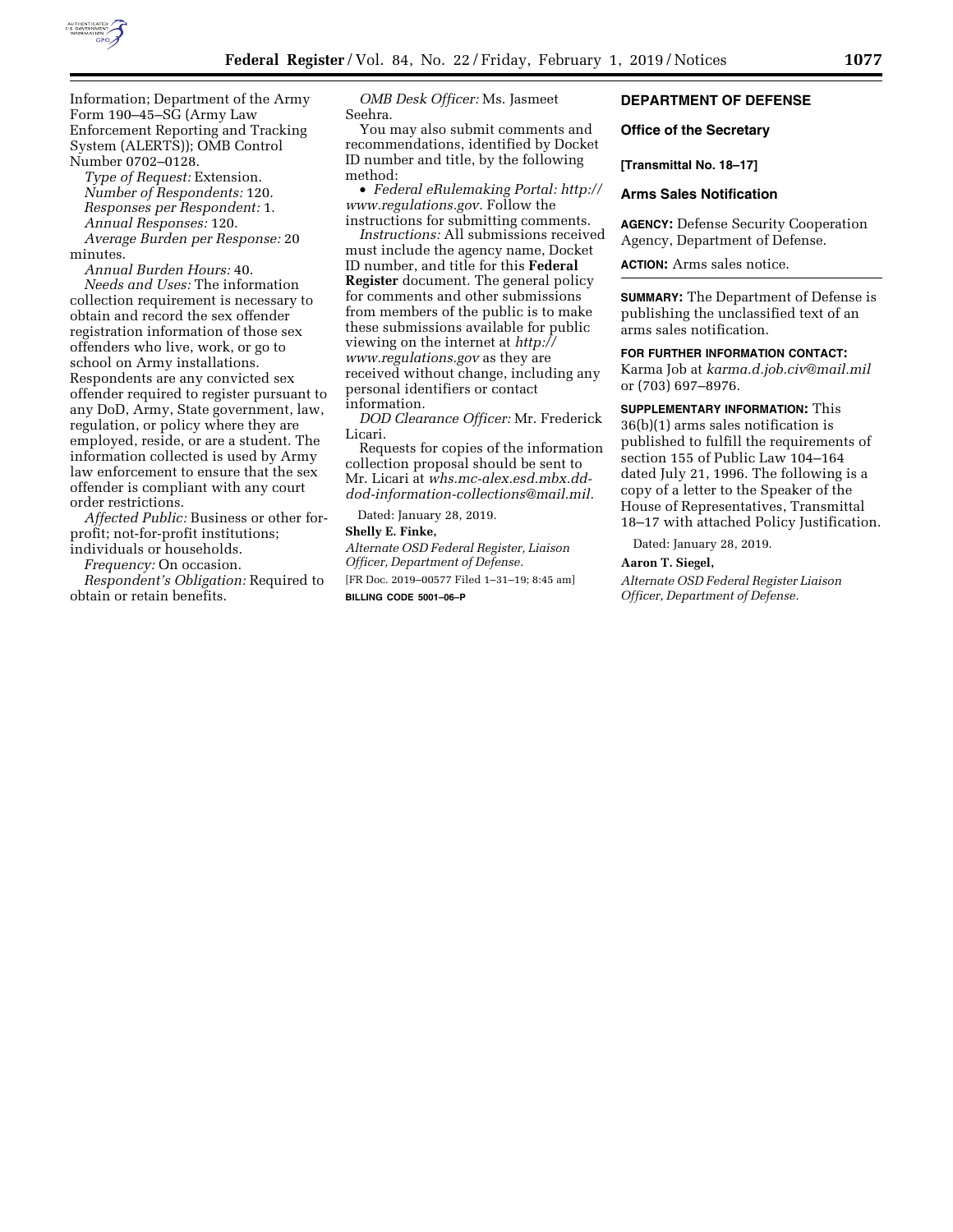

DEFENSE SECURITY COOPERATION AGENCY 201 12<sup>7H</sup> STREET SOUTH, STE 203 ARLINGTON, VA 22202-5408

DEC 1 8 2018

The Honorable Paul D. Ryan Speaker of the House U.S. House of Representatives H-209, The Capitol Washington, DC 20515

Dear Mr. Speaker:

Pursuant to the reporting requirements of Section 36(b)(1) of the Arms Export Control Act, as amended, we are forwarding herewith Transmittal No. 18-17, concerning the Army's proposed Letter(s) of Offer and Acceptance to the Government of Turkey for defense articles and services estimated to cost \$3.5 billion. After this letter is delivered to your office, we plan to issue a news release to notify the public of this proposed sale.

**Sincerely** Charles W. Hoopdr Lieutenant General, US. **Director** 

Enclosures:

- 1. Transmittal
- 2. Policy Justification
- 3. Sensitivity of Technology
- 4. Section 620C(d) Certification

Transmittal No. 18–17

Notice of Proposed Issuance of Letter of Offer Pursuant to Section 36(b)(1) of the Arms Export Control Act, as amended

(i) *Prospective Purchaser:* Government of Turkey.

| (ii) Total Estimated Value: |               |
|-----------------------------|---------------|
| Major Defense Equipment *   | \$1.9 billion |
| Other                       | \$1.6 billion |

Total .................................. \$3.5 billion

(iii) *Description and Quantity or Quantities of Articles or Services under Consideration for Purchase: Major Defense Equipment (MDE):*  Four (4) AN/MPQ–65 Radar Sets Four (4) AN/MSQ–132 Engagement Control Stations Ten (10) Antenna Mast Groups

Twenty (20) M903 Launching Stations

Eighty (80) Patriot MIM–104E Guidance Enhanced Missile (GEM–T) with canisters

Sixty (60) Patriot Advanced Capability-3 (PAC–3) Missile Segment Enhancement (MSE) Missiles Five (5) Electrical Power Plants (EPP) III

*Non-MDE includes:* 

Also included with this request are communications equipment, tools and